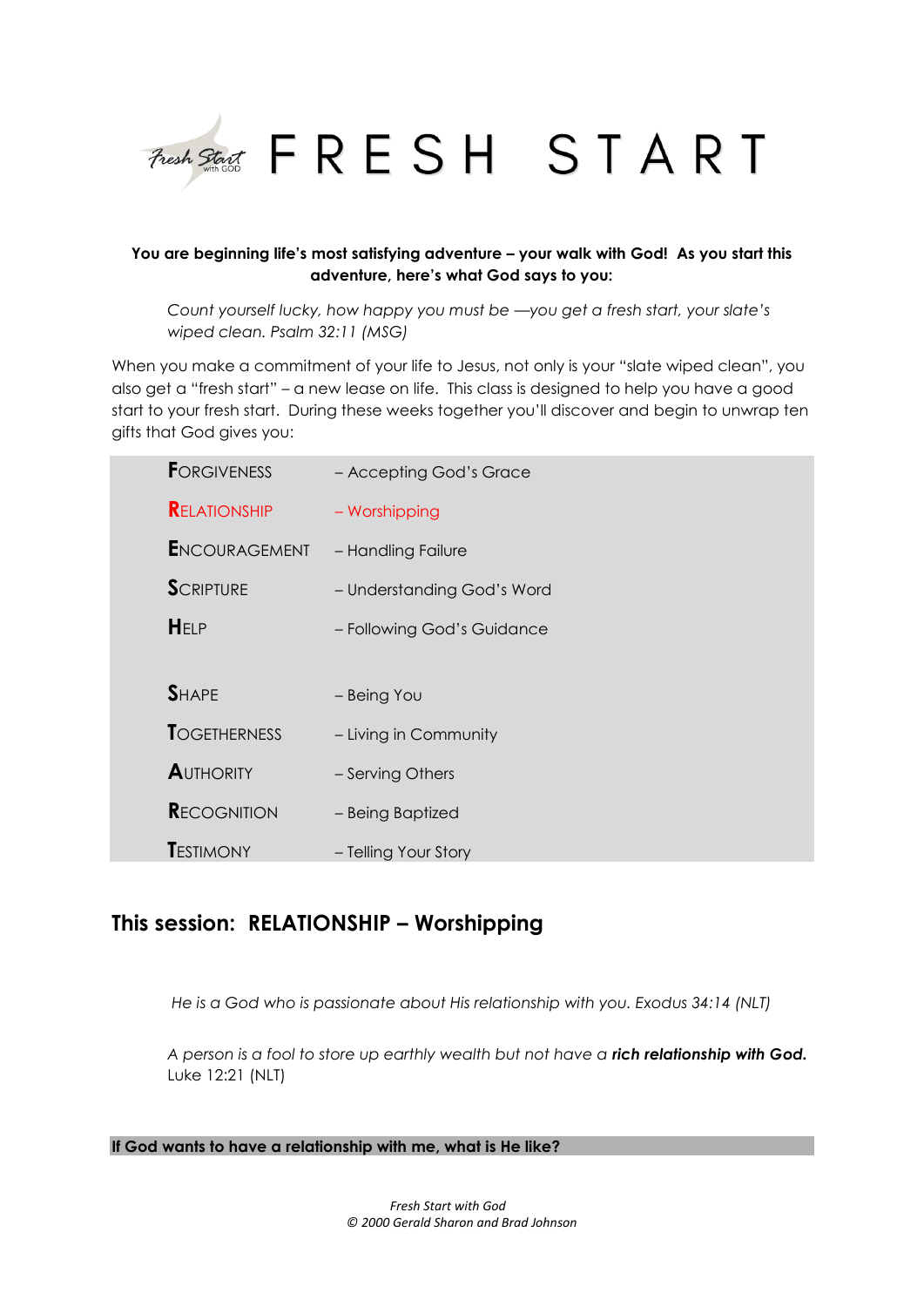# **1. God is personal**

The Israelites were being held captive and God asked Moses to go lead His people out of Egypt. Moses was resisting that idea, but finally gave in and said, "Okay, God I'll go to Your people in Egypt. But You know, they just might ask me Your name. I don't know if they will or not, but if they do what am I supposed to tell them?"

How did God respond? Did He get angry? Did He say, "How dare you ask Me my name?"

When Moses asked God His name, here's what happened:

*God said to Moses, "I AM WHO I AM. This is what you are to say to the Israelites: 'I AM has sent Me to you.'" Exodus 3:14 (NIV)*

No questions asked, God simply said. "Here's my name, I want my people to know who I am, I want to have a personal relationship with them." God has a name, He's personal. He knows you and He wants you to know Him. God's not a Stephen Speilberg creation that lives only in motion pictures or someone's imagination.

> Then God continued, *"Say to the Israelites, 'The LORD, the God of your fathers the God of Abraham, the God of Isaac and the God of Jacob—has sent Me to you.' This is my name forever, the name by which I am to be remembered from generation to generation."* Exodus 3:15 (NIV)

When you read the Bible you'll discover that God is not a God of **shrines**, God is not a God of **statues**, God is not a God of **temples**, God is not a God of **churches**, God is not a God of **institutions**, God is not a God of **governments**, God is a God of *PEOPLE*, "the God of your fathers, the God of Abraham, the God of Isaac, and the God of Jacob." He's personal and that means He cares about you.

I heard about a pilot who was obviously in trouble as he cried out for help. He finally was able to make radio contact with the tower. He said, "Pilot to tower. I am 300 miles from land. I am only about 600 feet above the water. I'm about out of gas. Please instruct." The man in the control tower responded: "Tower to pilot. Repeat after me. 'Our Father, who art in heaven―'"

Sometimes life may seem about that hopeless, but God, who has a name cares about you. Time after time in the Bible, God showed His care for people, combined with His name, Jehovah. To those who needed **provision**, God said His name was **Jehovah-jireh** "the Lord will provide." To those who needed **healing**, God said His name was **Jehovah-rapha**, "the Lord who heals." To those who needed **peace**, God said His name was **Jehovah-shalom**, "the Lord our peace." To those who needed **to know they were not alone**, God said His name was **Jehovah-shammah**, "the Lord is there."

God cares about you. He cares about your marriage and He wants to help it be a great marriage. He cares about your job and He wants to help things be good for you there. He cares about your heart that breaks when your children disappoint you. He cares about children who are the bright rays of tomorrow. He cares about the personal struggles and the questions that are filling your mind. He cares about the decisions that you need to make about life, and marriage, and career choices, and colleges. He cares about that emptiness and that deep longing that burns within you for the void in your life to be filled. He cares about the loneliness you feel because you desperately miss someone you loved dearly and death snatched that person away. The God who was willing to tell us His name, His personal name, cares about you.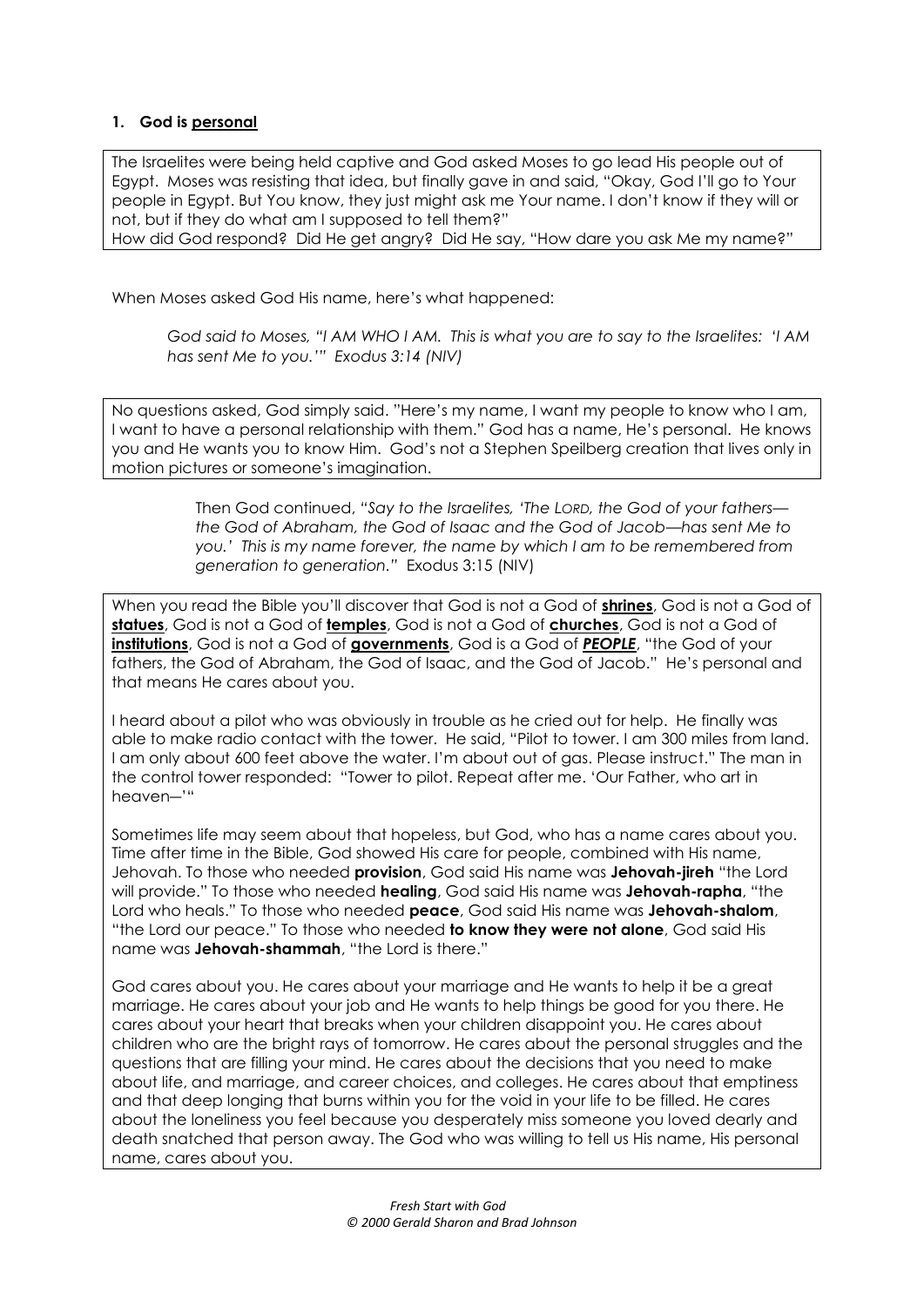# **2. God is present**

The story is told about one fine old fellow named Uncle Roy going to church and reading the Bible. Sitting in his seat he read, "For God so loved . . . ." and he yelled, "Hallelujah, praise the Lord." Then he read another Scripture, "For by grace are you saved through faith" and he shouted, "Hallelujah." His behavior and shouting was destroying the formality of the church so they took his Bible away from him.

Uncle Roy picked up a hymn book and read, "Amazing grace, how sweet the sound that saved a wretch like me," and he shouted, "Hallelujah," and woke everyone up again. So the hymn book was taken away from him and finally, he simply shouted. They said, "Uncle Roy, we took the Bible away and we took the hymn book away. Why are you shouting?" He said, "Just to see the handiwork of God in this place." They said, "We'll fix you. We'll put you in the closet." So they put him in the closet with the brooms and mops and some old magazines.

Everyone was just fine until, through the closed closet door, came, "Hallelujah, praise the Lord!" They opened the door and asked, "Uncle Roy, how could you shout in the closet?" He replied, "Oh, I was just reading this old National Geographic, and it says that in one place the ocean is 34,000 feet deep, and I thought, "Shucks, God goes deeper than that!"

*Where can I go from Your Spirit? Where can I flee from Your presence? If I go up to the heavens, You are there; if I make my bed in the depths, You are there. If I rise on the wings of the dawn, if I settle on the far side of the sea, even there Your hand will guide me, Your right hand will hold me fast. Psalm 139:7-10 (NIV)*

There is no place in life so deep that God can't go deeper, and no place so high that God can go higher. He's always present.

# **3. God is powerful**

*Power, O God, belongs to You. Psalm 62:11 (NLT)*

One Sunday morning during the Children's Sermon the Pastor was sitting in front with all those precious faces looking up at him. He asked them this question, "What is gray, has a bushy tail, and gathers nuts in the fall?" One little boy raised his hand and said, "I know the answer is probably Jesus, but it sure sounds like a squirrel to me."

The ultimate element in the name of God is power and God showed that to us in the person of Jesus.

In the Gospel of John we meet a man whose name is Jesus. That was a pretty common name among the Hebrews. Jesus was the Greek equivalent of the Hebrew name Joshua. But, this Jesus was different because He was "I AM".

*"I tell you the truth," Jesus answered, "before Abraham was born, I am!" John 8:58 (NIV)*

The personal, present, revelation of the God who met Moses on the mountain and said, "Remember my name" came in power in the person of Jesus Christ.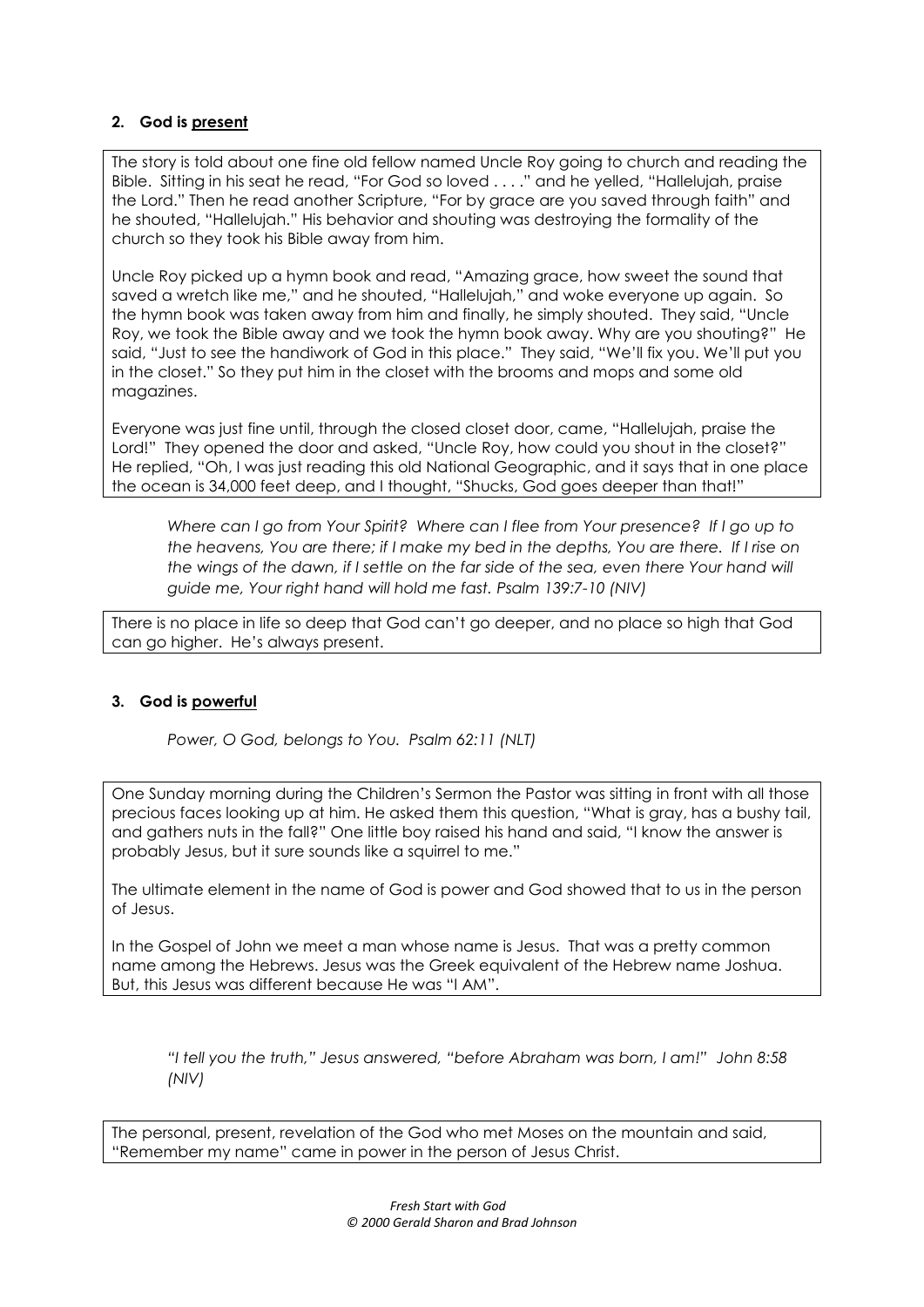# **In the Gospel of John, Jesus says, "I am…**

*the bread of life (6:35)*

He feeds my hungry heart.

*the light of the world (8:12)*

He shows me the way in a dark world.

*the gate (10:9)*

He opens the way to God.

*the good shepherd (10:11)*

He protects me and meets my needs.

*the resurrection and the life (11:25)*

He gives me the life I was created to live.

*the way, the truth, and the life (14:6)*

He is the clear and only path to God.

*the vine (15:5)*

He is the source of all my strength.

*Jesus said, "…All power in heaven and on earth has been given to Me." Matthew 28:18 (NCV)*

# **How can I have a rich relationship with God?**

Answer: by spending time with Him in worship

*Ascribe to the LORD the glory due His name; worship the LORD in the splendor of His holiness. Psalm 29:2 (NIV)*

Worship means: "to attribute worth to". Whatever we value highest is what we worship most.

Let me give you a picture of worship. Have you ever been to a concert or watched one on television? Sure. What are the people in front, near the stage doing with their hands? Are they keeping them in their pockets or holding them calmly at their sides or are they reaching out to try to touch the artist? Right. They are reaching up to touch. And that's what worship is. It's an adoration of the Artist of the Universe and our lives. It's our reaching out to touch God.

*…true worshippers will worship the Father in spirit and in truth. The Father is looking for anyone who will worship Him that way. John 4:23 (NLT)*

**What are ways I can worship?**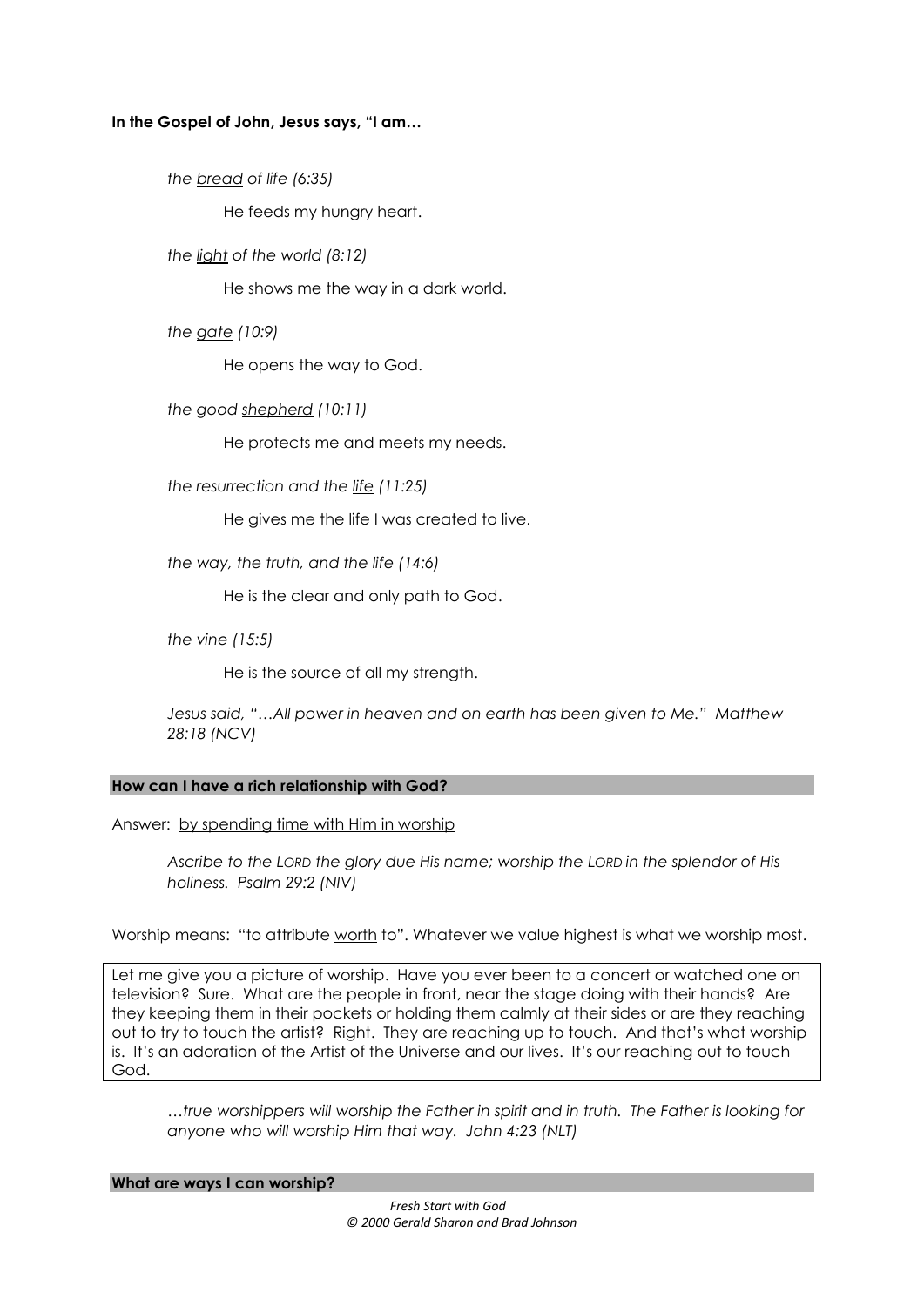I'm going to give you eight of these, most of them we'll just move right through, because we'll be talking more about them in coming weeks.

# **1. Singing**

*Sing songs from your heart to Christ. Sing praises over everything, any excuse for a song to God the Father in the name of our Master, Jesus Christ. Ephesians 5:19-20 (MSG)*

*Praise the LORD. Praise God in His sanctuary; praise Him in His mighty heavens. Praise Him for His acts of power; praise Him for His surpassing greatness. Praise Him with the sounding of the trumpet, praise Him with the harp and lyre, praise Him with tambourine and dancing, praise Him with the strings and flute, praise Him with the clash of cymbals, praise Him with resounding cymbals. Let everything that has breath praise the Lord. Praise the Lord. Psalm 150 (NIV)*

Unless you can hold your breath for an entire worship service, you need to join in singing to God.

# **2. Hearing the Word**

*Make them pure and holy by teaching them Your words of truth. John 17:17 (NLT)*

# **3. Praying**

*Come, let us bow down in worship, let us kneel before the LORD our Maker. Psalm 95:6 (NIV)*

Prayer is talking to God and listening to God. When we pray we will experience God's presence and power.

*Call to Me and I will answer you and tell you great and unsearchable things you do not know. Jeremiah 33:3 (NIV)*

# **When you pray:**

i. Pray with confidence

Let us approach the throne of grace with confidence, so that we may receive mercy *and find grace to help us in our time of need. Hebrews 4:16 (NIV)*

ii. Pray with your own words from your heart

*…the Spirit helps us in our weakness. We do not know what we ought to pray for, but the Spirit Himself intercedes for us. Romans 8:26 (NIV)*

iii. Pray the four parts of prayer

*Fresh Start with God © 2000 Gerald Sharon and Brad Johnson*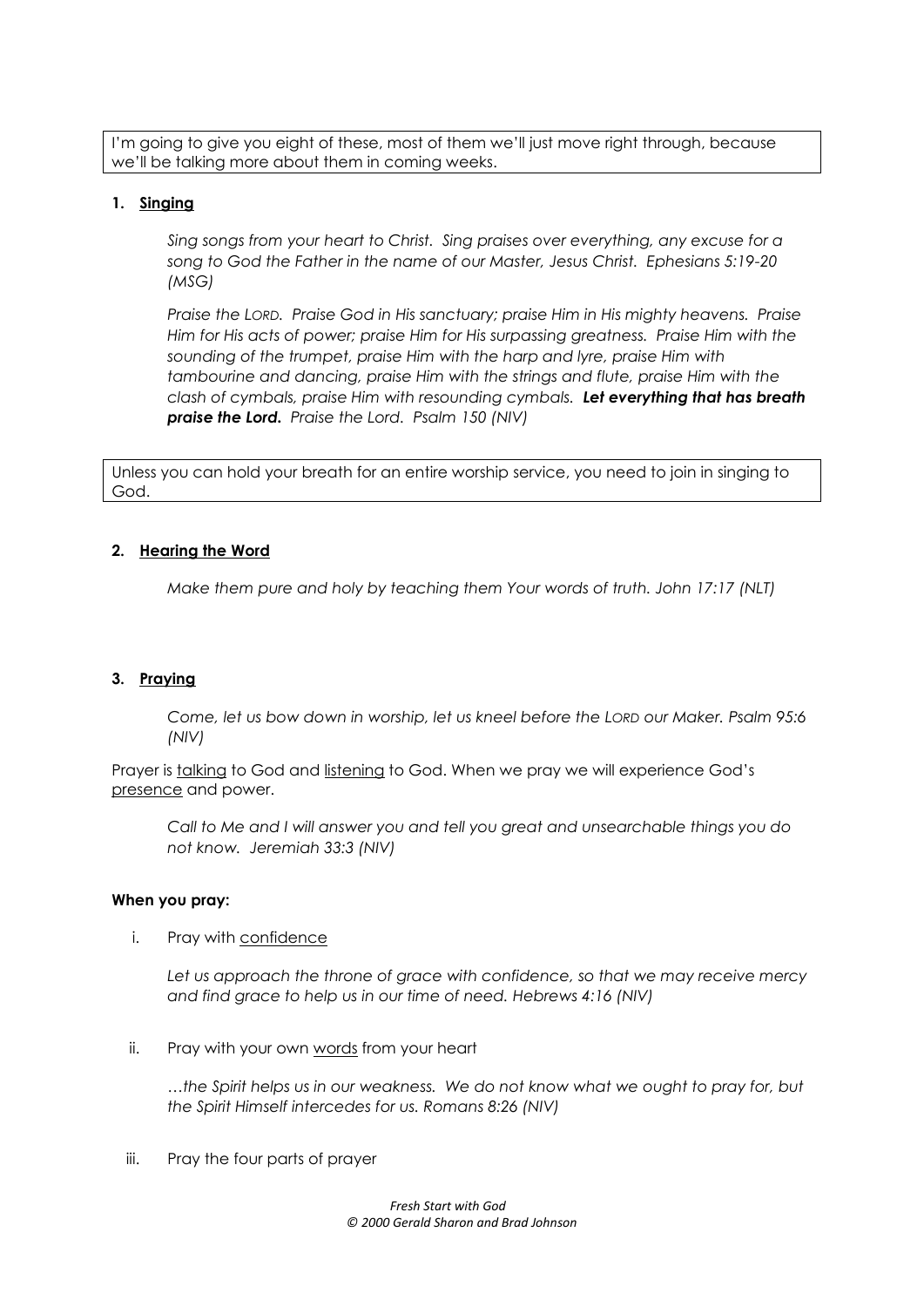**A**doration – Acknowledging God and His attributes **C**onfession – Admitting our sins to God **T**hanksgiving – Appreciate what God is doing in your life **S**upplication – Ask God for what's on your mind and heart

iv. Pray in the name of Jesus

Until now you have not asked for anything in my name. Ask and you will receive, and *your joy will be complete. John 16:24 (NIV)*

Praying in Jesus' name means that your prayers should reflect Jesus' character and His will.

How can you know if something is in Jesus' will?

God's will never contradicts God's word.

#### **How will God answer your prayers?**

God will either say no, slow, go or grow.

Here's a picture. Whenever you approach a traffic signal, it's one of three colors: red – which means what? "stop" or "no"; yellow which means "slow down" proceed with caution; or green which means "go." That's how God answers our prayers. But then sometimes, God needs us to travel some rural roads, ones without traffic lights, He says "grow. You're not ready for the answer yet. And when God answers, there are three things He could change:

God can change the circumstances, others, or you.

# **4. Commitment**

*So here's what I want you to do, God helping you: Take your everyday, ordinary life – your sleeping, eating, going-to-work, and walking-around life – and place it before God as an offering. Embracing what God does for you is the best thing you can do for Him. Romans 12:1 (MSG)*

# **5. Giving**

*A tithe of everything from the land…belongs to the LORD; it is holy to the LORD. Leviticus 27:30 (NIV)*

A tithe means ten percent.

*Every Sunday each of you make an offering and put it in safekeeping. Be as generous as you can. 1 Corinthians 16:2 (MSG)*

# **6. Baptism**